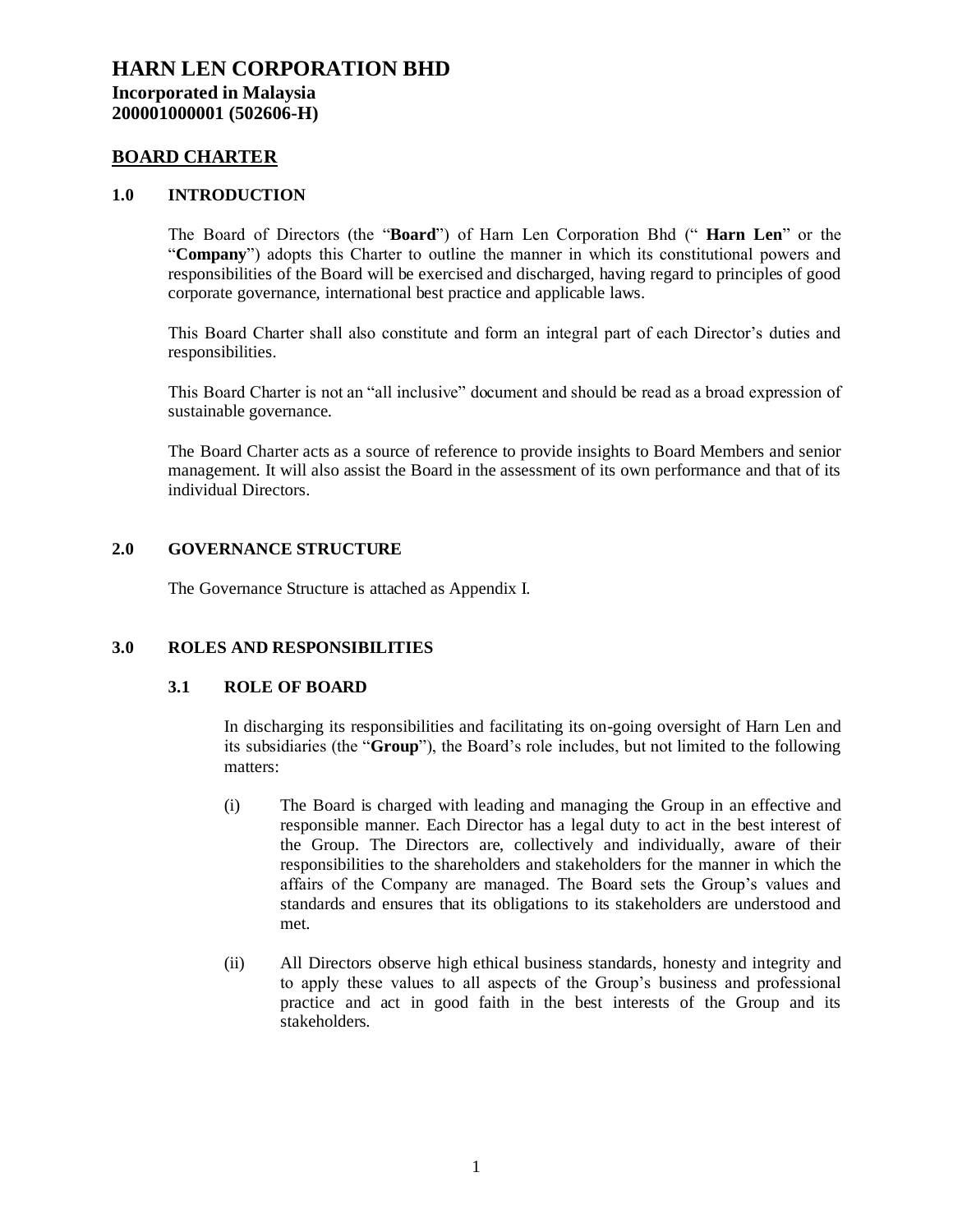- (iii) The Board understands that the responsibility for good corporate governance rests with them and therefore strives to comprehend and apply the principles and practices stated in the Malaysian Code on Corporate Governance (as at 28 April 2021) ("MCCG").
- (iv) The Board establishes the corporate philosophy of the Company, setting the aims / directions for the Management and monitoring the performance of the Management.
- (v) The Board oversees the business and affairs of the Company and assumes, amongst others, the following duties and responsibilities in meeting the goals and objectives of the Company:-
	- (a) reviewing, approving and monitoring the overall strategies and direction of the Group and to ensure that the strategic plan of the Company supports long-term value creation and includes strategies, priorities and targets on economic, environmental and social considerations underpinning sustainability and continuity;
	- (b) reviewing, challenging and deciding on Management's proposal for the Company and monitor its implementation by Management;
	- (c) overseeing and evaluating the conduct and performance of the Group's businesses, whether the business is being properly managed, and that it has the necessary resources to meet its objectives;
	- (d) together with senior management, promoting good corporate governance culture within the Company which reinforces ethical, prudent, honesty, integrity and professional conduct;
	- (e) identifying, understanding and managing principal risks affecting the Group and to recognise that business decisions involve the taking of appropriate risks and mitigating the risks;
	- (f) setting the risk appetite within which the Board expects Management to operate;
	- (g) ensuring there is a sound framework for internal controls and risk management, including risk management framework to identify, analyse, evaluate, manage, and monitor significant financial and non-financial risks;
	- (h) reviewing the adequacy and operating effectiveness of the internal controls and risk management systems;
	- (i) ensuring that senior management has the necessary skills and experience, and there are measures in place to provide for the orderly succession of Board and senior management;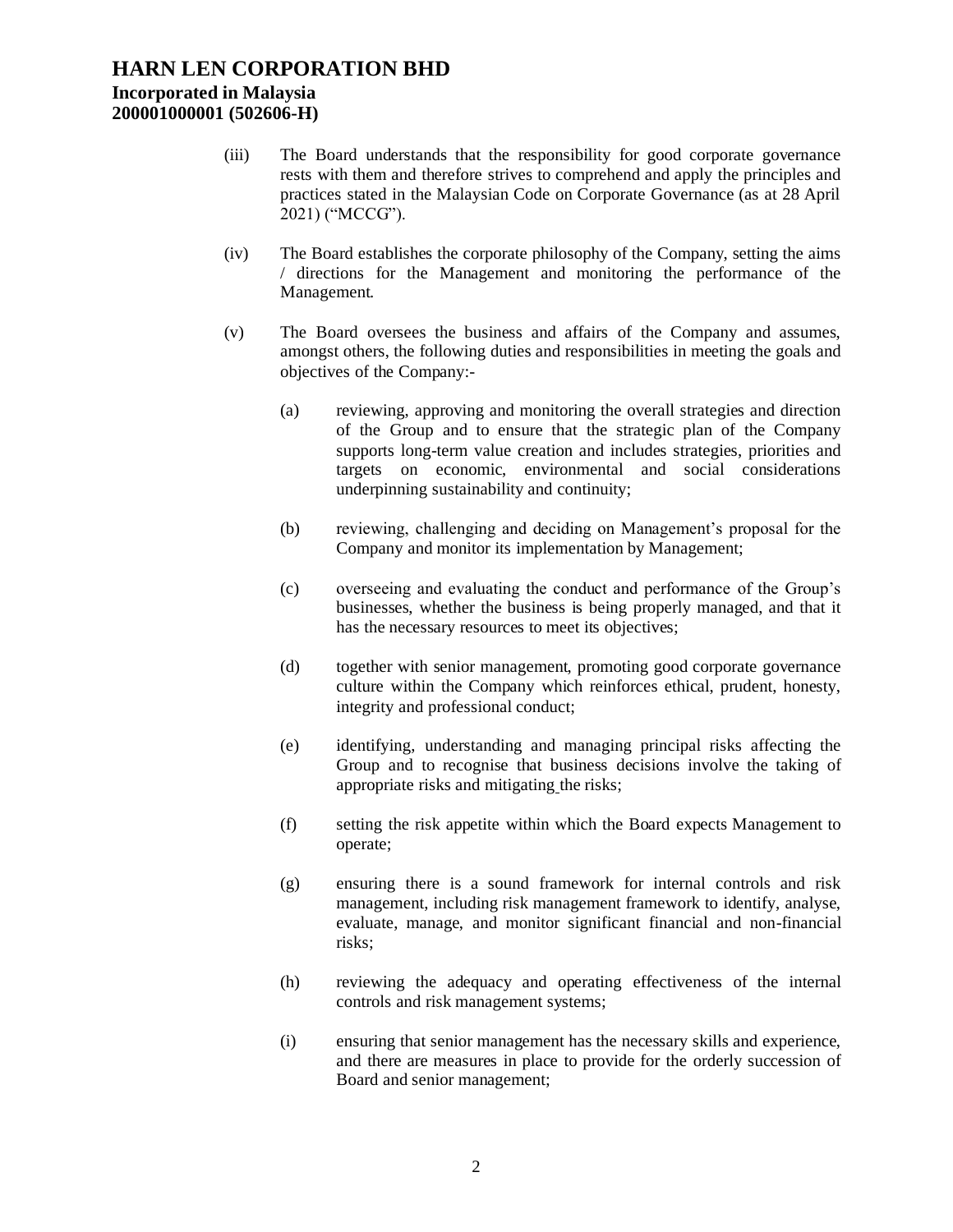## **HARN LEN CORPORATION BHD Incorporated in Malaysia**

**200001000001 (502606-H)**

- (j) overseeing the Company's overall stakeholder engagement strategy including ensuring that the Company has in place procedures to enable effective communication with stakeholders. This includes ensuring the Company's sustainability strategies, priorities and targets are communicated to its internal and external stakeholders; and
- (k) ensuring the accuracy and integrity of the Company's financial and nonfinancial reporting.
- (vi) In relation to governance of the Group, the Board and its Directors shall:
	- (a) ensure there is an adequate group-wide framework for co-operation and communication between HLCB and its subsidiaries to enable it to discharge its responsibilities, including oversight of group financial and non-financial performance, business strategy and priorities, risk management including material sustainability risks, and corporate governance policies and practices; and
	- (b) establish the group wide framework on corporate governance, including code of conduct and ethics, policies and procedures on anti-corruption, whistleblowing, managing conflict of interest, managing material sustainability risks and board diversity.

## **3.1.1 RESERVED MATTTERS FOR THE BOARD'S APPROVAL**

The Board reserves full decision-making powers, amongst others, on the following matters:

- (a) appointment of Directors to fill casual vacancy;
- (b) recommendation to appoint or remove a Director;
- (c) appointment and removal of Company Secretary;
- (d) establishment of Board Committees, approval of their terms of reference, and appointment of Directors to Board Committees;
- (e) approval of limits of authority of the Group;
- (f) review and approval of Company's strategic plan and annual budget;
- (g) recommendation/approval of material capital commitment, capital expenditure, capital management and acquisitions/ divestitures;
- (h) recommendation/approval of material acquisitions and disposals of undertakings and properties not in the ordinary course of business;
- (i) recommendation/approval of material corporate exercises (such as financial restructuring or fund raising);
- (j) recommendation/approval of major changes to the principal activities of the Company;
- (k) approval of the Group's treasury policies and the Company's bank mandates;
- (l) declaration or recommendation of dividends;
- (m) recommendation of fees of Directors and any benefits payable to Directors for shareholders' approval in alignment with the Companies Act 2016;
- (n) approval of individual remuneration package for Executive Directors but apart from elements requiring shareholder's approval;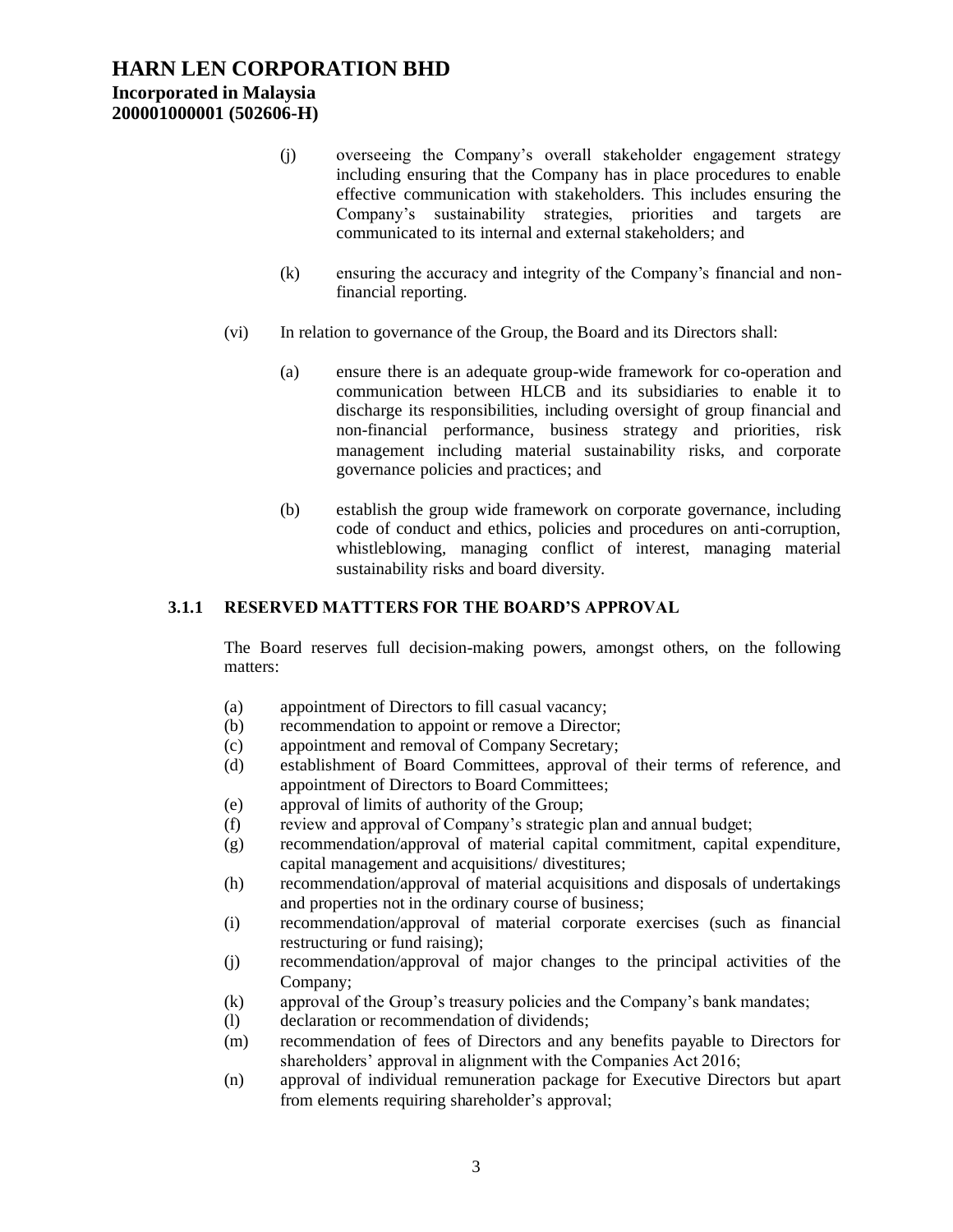## **Incorporated in Malaysia 200001000001 (502606-H)**

- (o) granting of power of attorney by the Company; and
- (p) recommendation for changes in the Company's Constitution.

## **3.2 ROLE OF DIRECTORS**

- 3.2.1 Directors are expected to comply with their legal, statutory and equitable duties and obligations when discharging their responsibilities as Directors. Broadly these include:
	- (i) acting in good faith and for proper purpose in the best interests of the Company; and
	- (ii) acting with care and diligence of a reasonable person subject to the business judgement rule;
- 3.2.2 All Directors shall act and carry out their duties and responsibilities in accordance with the **Group Code of Ethics and Conduct for Directors (Appendix II).**
- 3.2.3 Directors are required to notify the Board before accepting any new directorship of another listed entity and to indicate the time expected to be spent on the new appointment.

### 3.2.4 **Non-Executive Directors**

The roles of Non-Executive Directors also include the following:

- (i) strategy constructively challenge and contribute to the development of strategy;
- (ii) performance scrutinise the performance of Management in meeting agreed goals and objectives and monitor the reporting of performance.

## 3.2.5 **Independent Directors**

- (i) All Independent Directors shall fulfil such independence requirements prescribed by the Main Market Listing Requirements. Independent Directors shall be free from any business or other relationship which could interfere with the exercise of independent judgement or the ability to act in the best interest of the Company.
- (ii) The reappointment of Independent Directors serving beyond a tenure of 9 years shall be approved annually by shareholders at a general meeting.

### **3.3 ROLE OF CHAIRMAN**

3.3.1 The Chairman leads the Board and is responsible for the effective performance of the Board.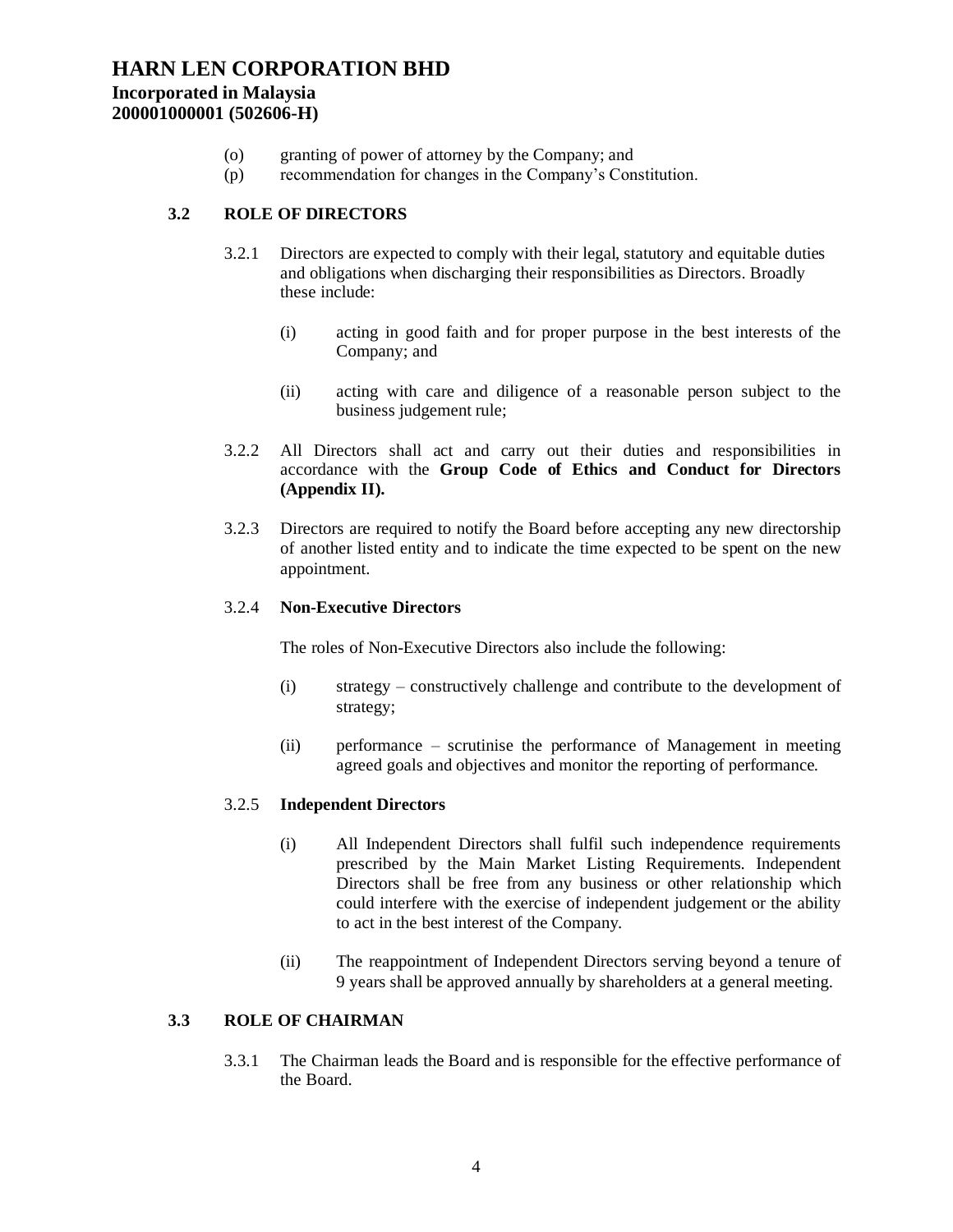- 3.3.2 The Chairman is, amongst others, responsible for:
	- (a) monitoring the workings of the Board, especially the conduct of Board meetings;
	- (b) liaising with the Group Managing Director and the Company Secretary on the agenda for Board meetings and ensuring that all relevant issues for the effective running of the Company's business are on the agenda;
	- (c) ensuring quality information to facilitate decision-making is delivered to Board members on a timely basis;
	- (d) leading Board meetings and discussions;
	- (e) encourage all Directors to play an active role in Board activities and allowing dissenting views to be freely expressed;
	- (f) chairing general meetings of shareholders;
	- (g) providing guidance and mentoring to the Group Managing Director, if any.
	- (h) ensuring the Board evaluation is conducted according to the established process;
	- (i) ensuring appropriate steps are taken to provide effective communication with stakeholders and that their views are communicated to the Board as a whole;
	- (j) leading the Board in establishing and monitoring good corporate governance practices in the Company; and
	- (k) fulfilling such other relevant responsibilities as stipulated in the Constitution from time to time.
- 3.3.3 The Chairman ensures that Executive Directors look beyond their executive functions and accept their full share of responsibilities on governance.

### **3.4 ROLE OF SENIOR INDEPENDENT DIRECTOR**

The Board may appoint a Senior Independent Non-Executive Director to whom concerns pertaining to the Group may be conveyed by shareholders and stakeholders. The duties of Senior Independent Director include the following:

(i) ensuring all Independent Directors have an opportunity to provide input on the agenda, and advising the Chairman on the quality, quantity and timeliness of the information submitted by management that is necessary or appropriate for the Independent Directors to perform their duties effectively;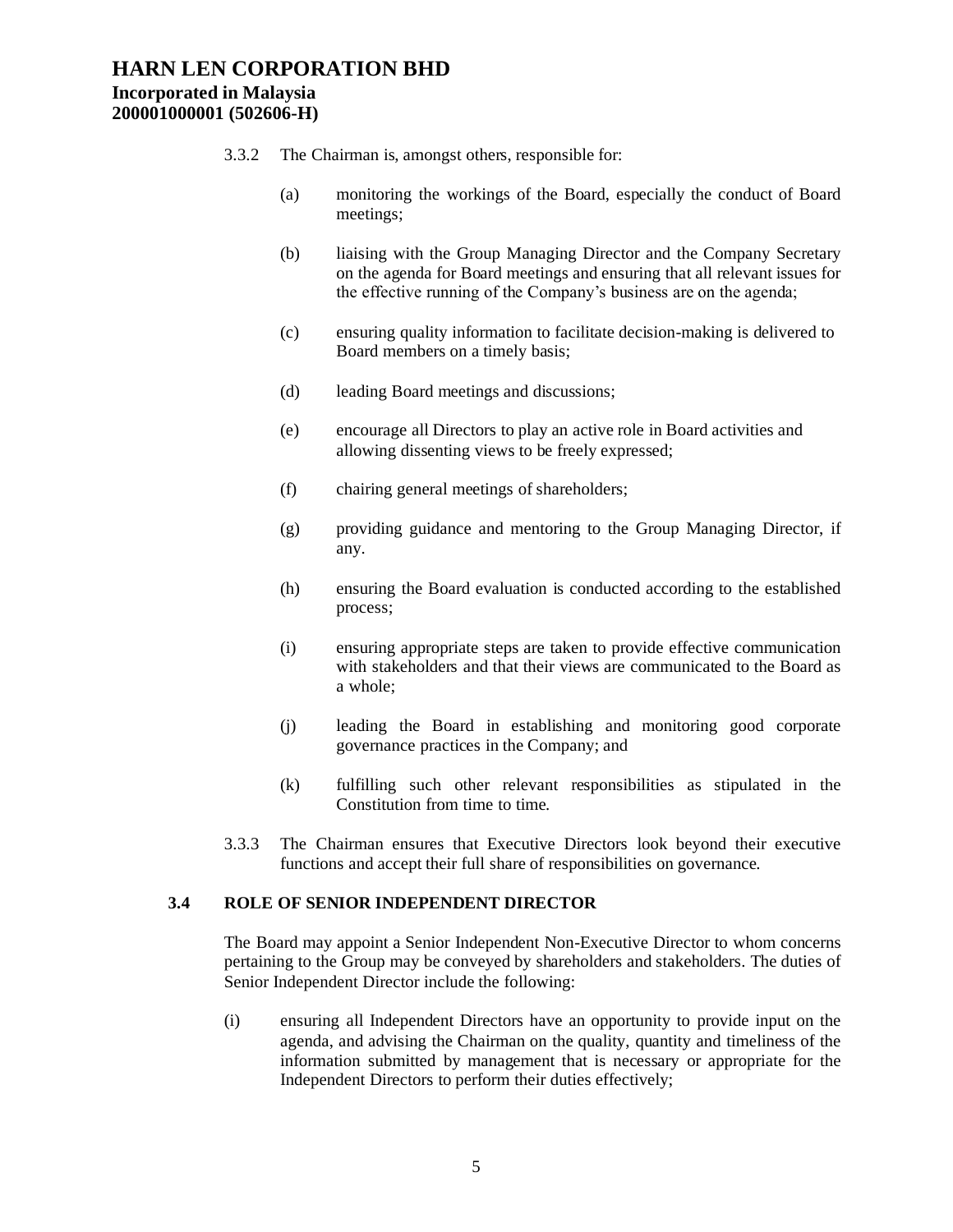- (ii) consulting the Chairman regarding Board meeting schedules to ensure the Independent Directors can perform their duties responsibly and with sufficient time for discussion of all agenda items;
- (iii) serving as the principal conduit between the Independent Directors and the Chairman on sensitive issues, for example issues that arise from 'whistleblowing'; and
- (iv) serving as a designated contact for consultation and direct communication with shareholders and other stakeholders on areas that cannot be resolved through the normal channels of contact with the Chairman or Group Managing Director.

#### **3.5 ROLE OF GROUP MANAGING DIRECTOR ("GMD")**

- (i) The GMD is primarily responsible and accountable for overseeing the day-to-day operations to ensure the smooth and effective running of the Group.
- (ii) The GMD is responsible for the development of the strategies for the Group, including the overall strategic policy and direction of the Group's business operations based on effective risk management controls, and recommending them for the Board's approval. The GMD is also responsible for the implementation of Group strategies approved by the Board.
- (iii) The GMD ensures that the financial management practice is performed at the highest level of integrity and transparency and that the business and affairs of the Group are carried out in an ethical manner and in compliance with the relevant laws and regulations.
- (iv) The GMD provides effective leadership to the Group and is responsible for ensuring high management competency and that an effective management succession plan is in place to sustain continuity of operations.
- (v) The GMD is the conduit between the Board and the Management in ensuring the success of the Company's governance and management functions.
- (vi) The GMD implements the policies, strategies and decisions dispensed by the Board. All Board authorities conferred on the Management is delegated through the GMD and this will be considered as the GMD's authority and accountability as far as the Board is concerned.

### **3.6 ROLE OF COMMITTEES**

- 3.6.1 The Board establishes the following Board Committees with specific Terms of Reference:-
	- Audit Committee ("AC")
	- Nominating Committee ("NC")
	- Remuneration Committee ("RC")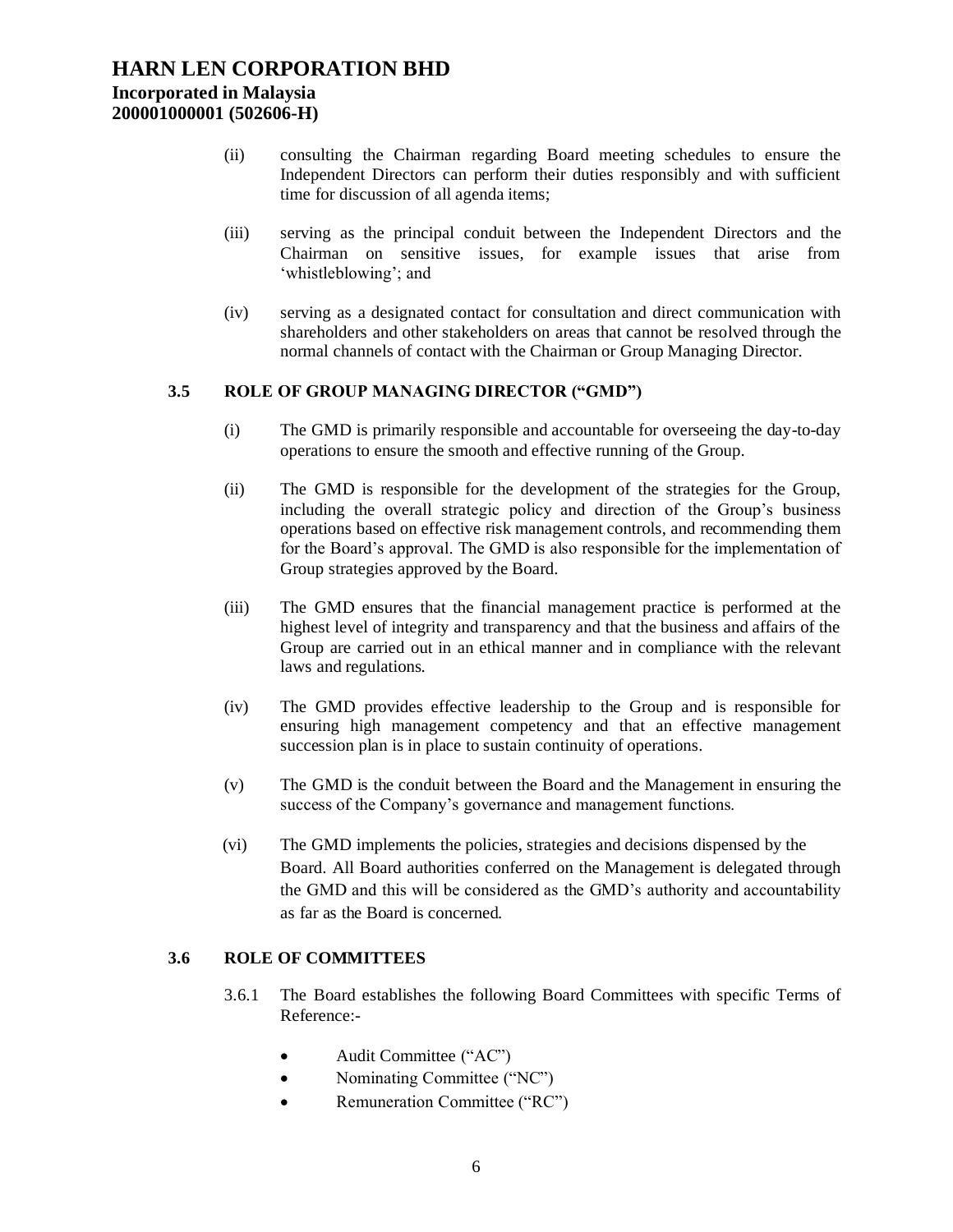- 3.6.2 These Committees are designed to consider specific matters and make recommendations to the Board. The Board must make an independent assessment of the recommendations, having regard to the Board's knowledge of the business and risks of the Company and the complexity of the structures and operations of the Company.
- 3.6.3 The Board may from time to time establish other Committees to streamline the discharge of its responsibilities.
- 3.6.4 Each Committee's role has been spelt out in written Terms of Reference approved by the Board. Each year, the Board, through the NC, should review the Board Committees' effectiveness. The Chairman of each Board Committee should assess the performance of individual committee members on an annual basis. These assessments can be used to facilitate the NC's evaluation of Board Committees' performance. Independent and Non-Executive Directors play a leading role in these Committees. The Chairman of the various Committees will report to the Board on the outcome of the Committee meetings, together with the relevant Committees' minutes duly furnish in the Board papers.

#### **3.7 ROLE OF SENIOR MANAGEMENT**

The Senior Management supports the GMD in the discharge of the GMD's responsibilities.

### **3.8 ROLE OF COMPANY SECRETARY**

- 3.8.1 The Company Secretary plays an important advisory role and is a source of information and advice to the Board and Committees on issues relating to compliance with laws, rules, procedures and regulations affecting the Company and Group.
- 3.8.2 The Board shall appoint someone who is qualified under the Companies Act, 2016 to be the Company Secretary and the removal of the Company Secretary shall be a matter for the Board as a whole.
- 3.8.3 The Board shall evaluate the performance of the Company Secretary on an annual basis.
- 3.8.4 The specific responsibilities of the Company Secretary are as follows:
	- (a) advising the Board on governance issues, including the Board's roles and responsibilities, corporate disclosure matters, and compliance with company and securities regulations and listing requirements;
	- (b) attending Board, Committees and general meetings, and ensuring proper recording of minutes;
	- (c) managing Board and Committee meeting logistics, including timely circulation of meeting papers and minutes;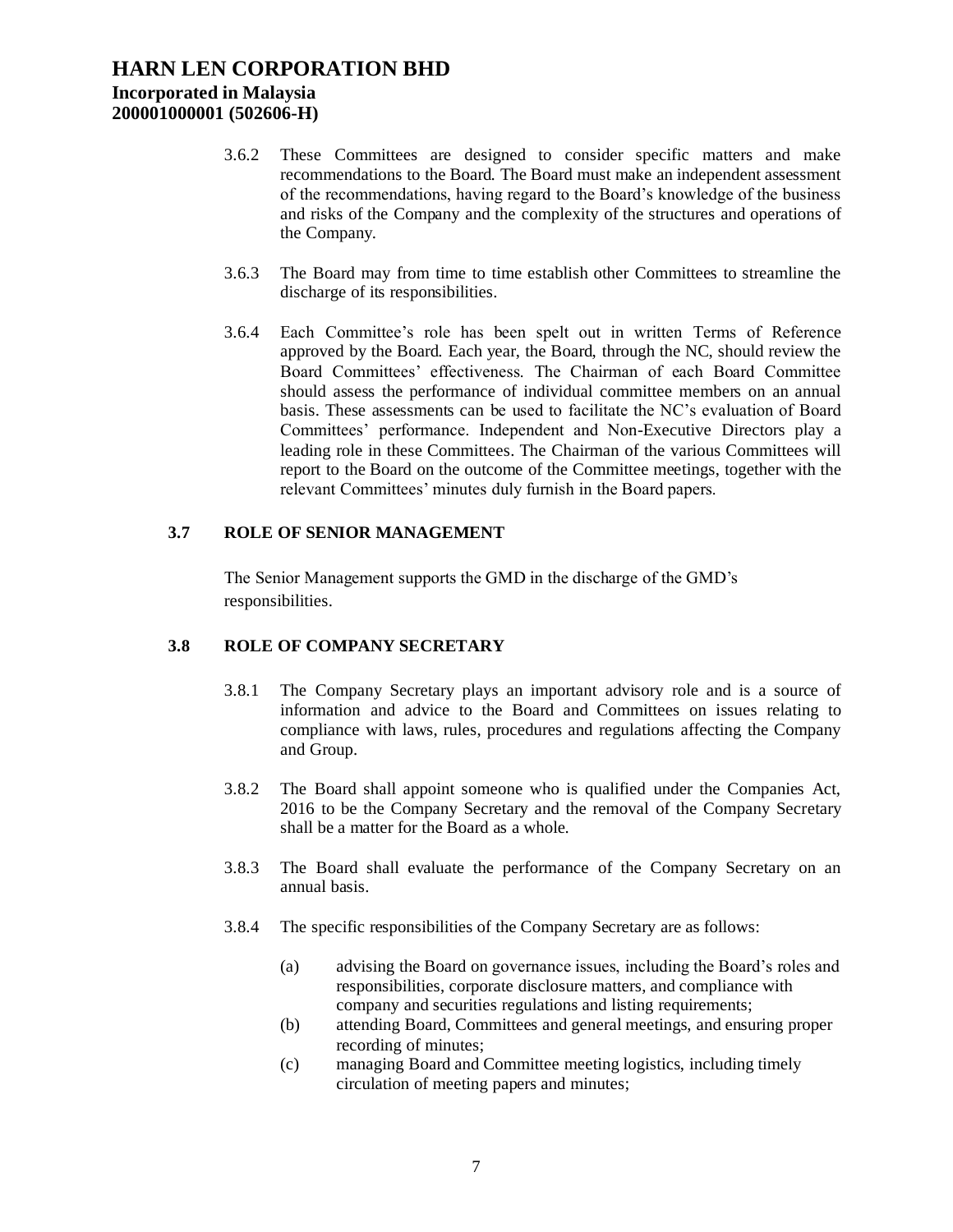## **Incorporated in Malaysia 200001000001 (502606-H)**

- (d) managing processes pertaining to general meetings;
- (e) ensuring proper upkeep of statutory registers and records;
- (f) assisting the Chairman in the preparation for and conduct of meetings;
- (g) assist in the induction of new directors;
- (h) continuously update the Board on changes to listing requirements, other related legislations and regulations, and corporate governance developments; and
- (i) serve as a focal point for stakeholders' communication and engagement on corporate governance.
- 3.8.5 The Company Secretary shall undertake continuous professional development to enable the effective discharge of their responsibilities.

## **4.0 BOARD COMPOSITION**

- 4.1 The Board shall comprise qualified individuals with diverse sets of experience, skills and knowledge necessary to govern the Company. All Directors shall have the qualities of character, experience, competence, integrity, and time to discharge their roles. The Board shall adopt a Fit and Proper Policy which addresses these qualities in Directors.
- 4.2 At any one time, at least two (2) or one-third (1/3) whichever is higher of the Board members shall be Independent Directors as defined in the Main Market Listing Requirements. The Constitution of the Company provides a minimum of two (2) directors and a maximum of 15 directors.
- 4.3 The Board, with the assistance of the NC, shall review the mix of skills required at the Board, including but not limited to financial reporting and management, industry experience and knowledge, and sustainability including the business' environmental and social impact.
- 4.4 Board composition shall also be reviewed and considered with regard to diversity, including gender diversity and in accordance with the Group's Diversity Policy. In accordance with the Main Market Listing Requirements, the Board shall have at least 1 women director.
- 4.5 The composition and size of the Board shall be reviewed from time to time to ensure its appropriateness and Board effectiveness.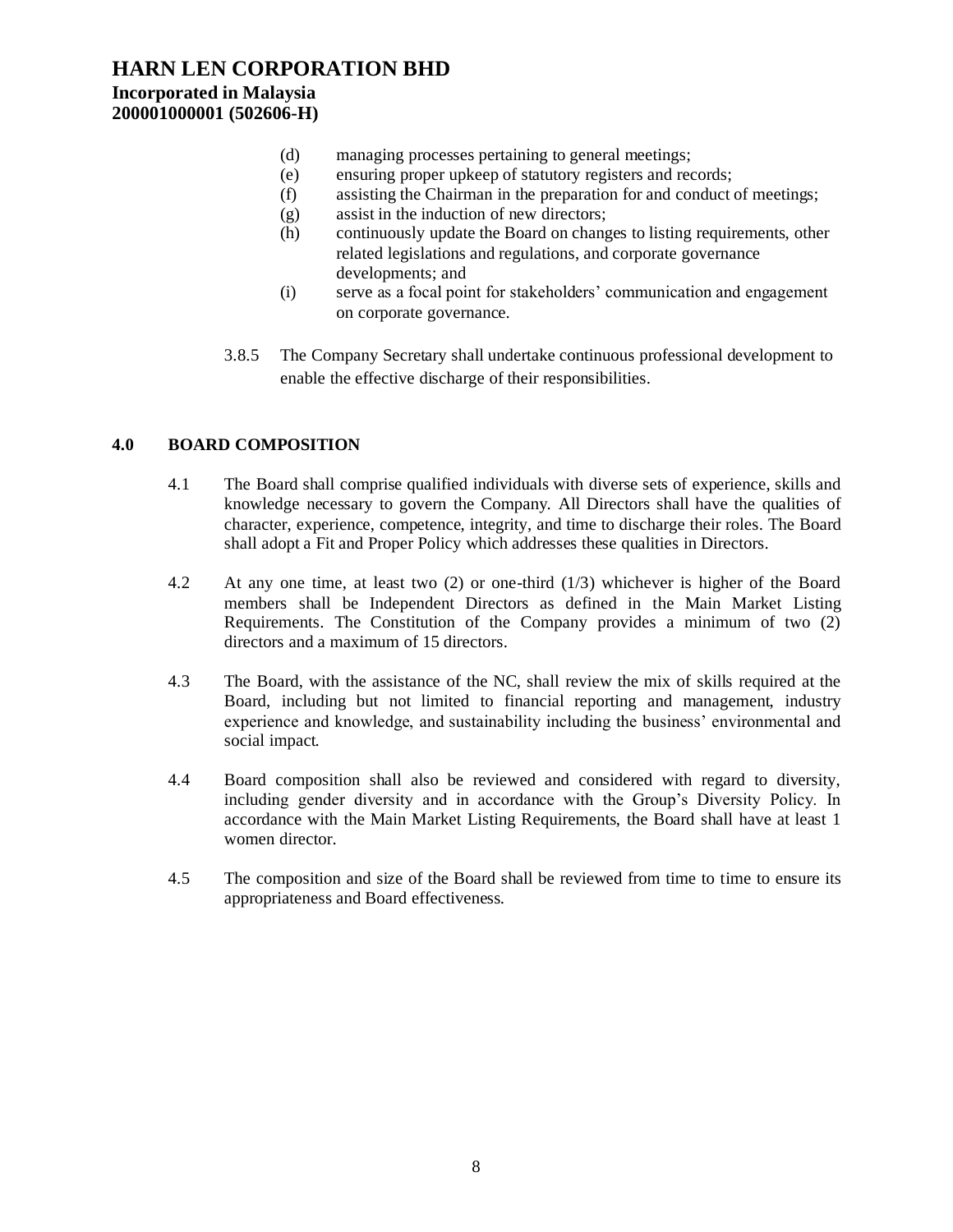### **5.0 APPOINTMENTS AND RE-APPOINTMENTS (INCLUDING ELECTIONS AND RE-ELECTIONS)**

- 5.1 The Constitution of the Company provides that every newly appointed Director be subjected to re-election at the immediate Annual General Meeting (AGM). In addition, one third (1/3) of the Board shall retire from office once every three (3) years but shall be eligible for re-election.
- 5.2 The appointment and reappointment of a Director is a matter for consideration or decision by the full Board, as applicable subject to the Companies Act 2016 and the Constitution.
- 5.3 The Board, assisted by the NC, shall apply the Fit and Proper Policy in its assessment of a Director (or candidate) before recommending his/her appointment or reappointment for shareholders' approval.
- 5.4 A Director (or candidate) standing for appointment or re-appointment at a general meeting shall declare to the Board and shareholders any major existing or potential conflict of interest (including whether they have a business, family, or other special relationship within or outside the Company) that could affect the execution of their role as Directors.
- 5.5 The Board shall ensure shareholders have the information required to make informed decision on the appointment or reappointment of Directors, including details of any interest, position, or relationship that might influence, or reasonably be perceived to influence, in a material respect their capacity to bring an independent judgement to bear on issues before the Board and to act in the best interest of the Company. The Board should provide its statement on whether it recommends the appointment or reappointment, and the reasons leading to the recommendation including if the evaluation of the Director's performance and contribution is satisfactory.
- 5.6 The sourcing, screening and evaluation of candidates for new directors are delegated to the NC. The sourcing of candidates shall include source which are independent, i.e. not solely based on recommendations from existing Directors, Management, or major shareholders; where independent sources were not used, the NC and the Board shall provide appropriate justification to shareholders.
- 5.7 Amongst others, the NC shall observe and apply the relevant provisions in this Board Charter when discharging its duties.

### **6.0 DIRECTOR'S REMUNERATION**

Remuneration for Directors shall be guided by the **Group's Policy and Procedures on Remuneration of Directors and Senior Management**.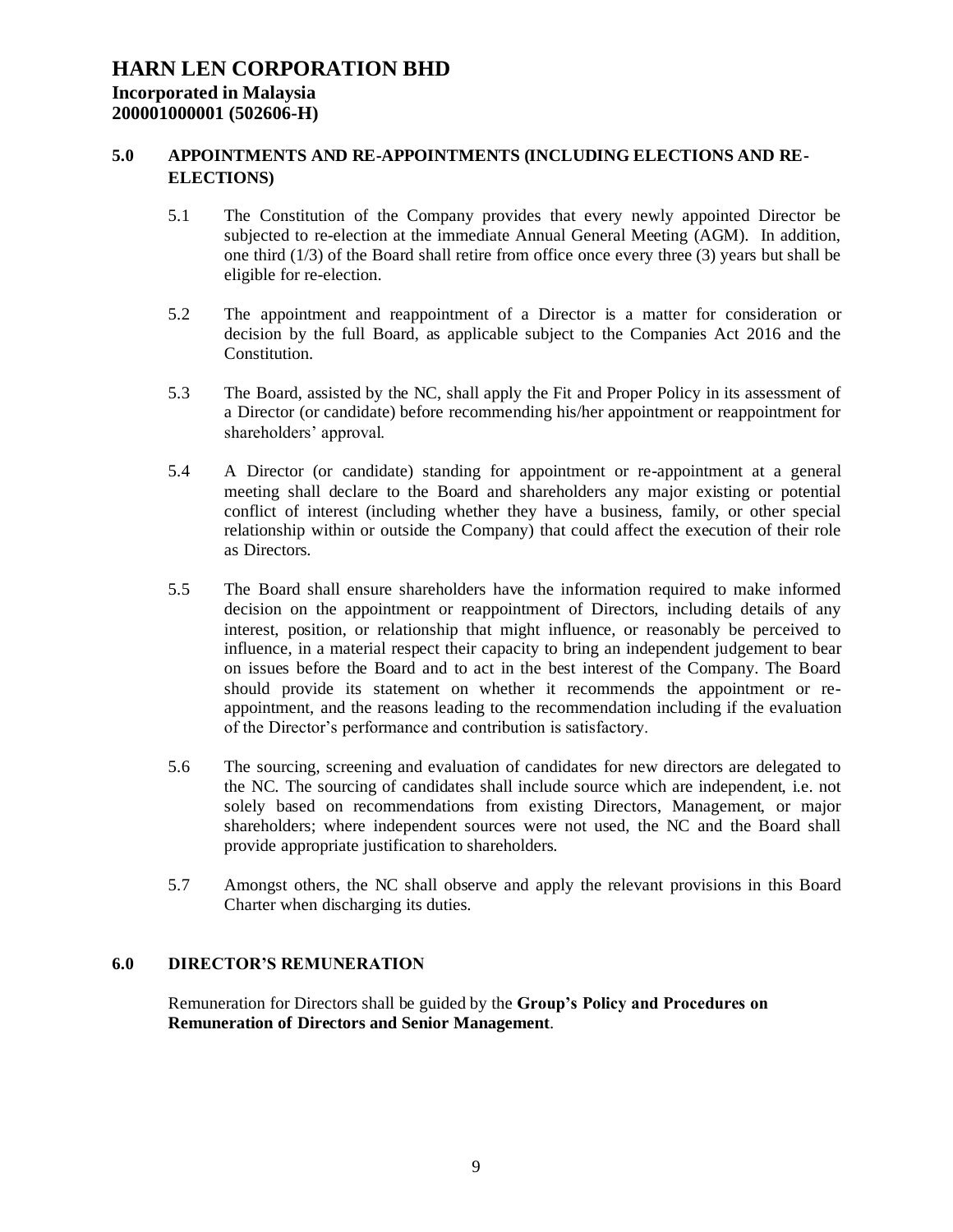### **7.0 BOARD/ COMMITTEE MEETINGS**

- 7.1 The Board shall convene at least four (4) scheduled meetings annually, with additional meetings to be convened as and when necessary.
- 7.2 The Chairman, with the assistance of the Company Secretary, will schedule Board meetings as and when required and set the Board agenda considering the input of other Directors.
- 7.3 Management personnel who are not Directors may be invited to attend and speak at Board meetings on matters relating to their sphere/scope of their responsibilities and issues that Board may request from time to time.
- 7.4 All Directors shall be provided with the progress reports on a timely basis prior to the scheduled Board meetings.
- 7.5 A full agenda of Board and Committee meetings and all meeting papers including specific matters would be distributed at least five (5) business days in advance to ensure Directors are well informed and have the opportunity to seek additional information and are able to obtain further clarification from the Company Secretary should such a need arise. Where necessary, the services of other Senior Management or external consultants will be arranged to brief and assist the Directors to clear any doubt or concern.
- 7.6 Meeting minutes of the Board and Committees shall be circulated to the Directors or relevant Committee members within 30 business days after the meeting.

### **8.0 DECLARATION OF INTERESTS AND CONFLICT OF INTEREST SITUATIONS**

- 8.1 Subject to the requirements of any acts, rules or regulations that are in force from time to time and in addition to such mandatory requirements, Directors are required to notify the Company Secretary changes in the following:
	- (i) Shareholding in the Company and its related corporations, whether direct or indirect; and
	- (ii) Directorships or interests in any other corporations.
- 8.2 In addition to the above, all Directors shall comply with the **Group's Conflict of Interest Policies and Procedures** and **Related Party Transactions Policies and Procedures**.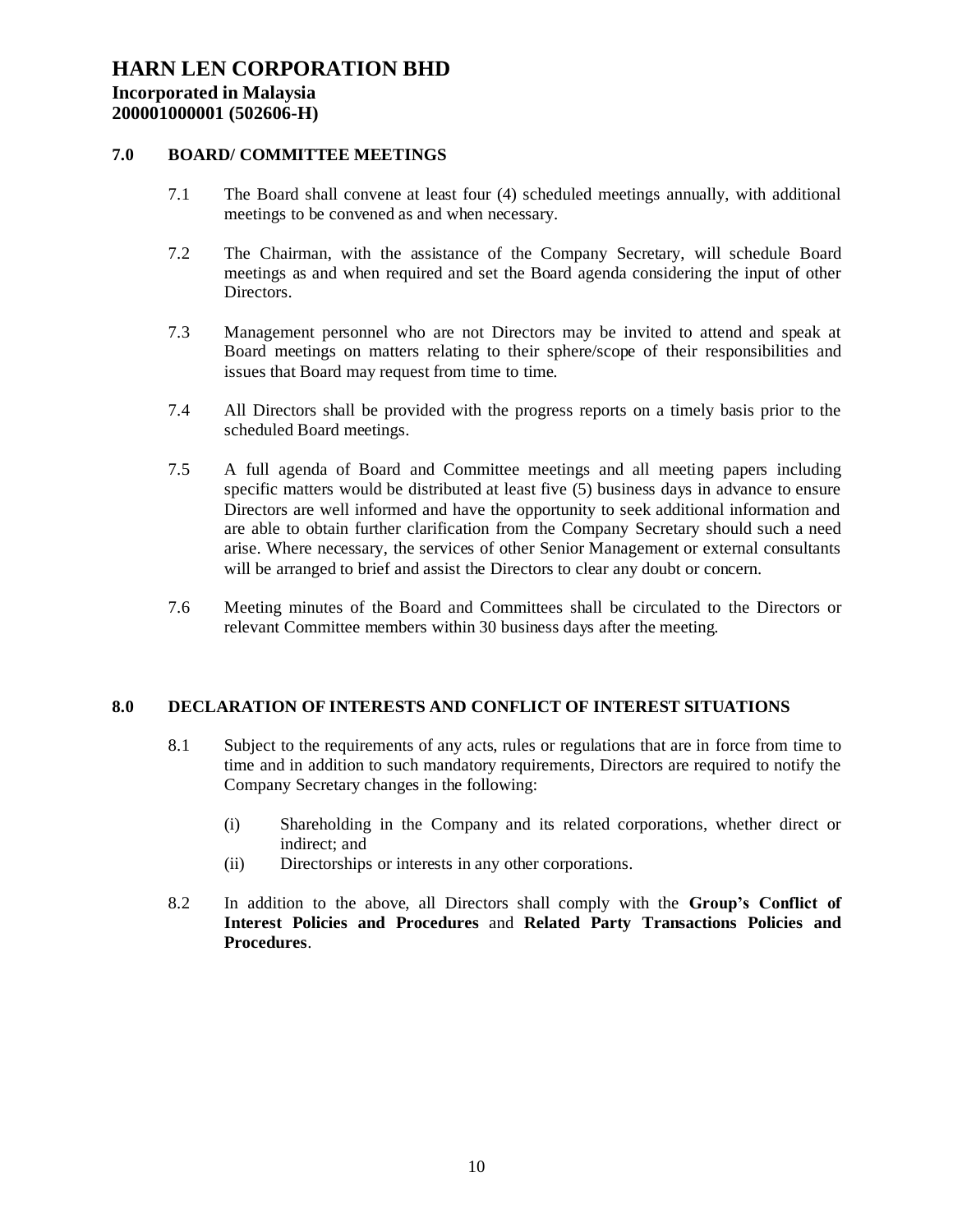### **9.0 ACCESS TO INFORMATION, INDEPENDENT PROFESSIONAL ADVICE, COMPANY SECRETARIES & OTHER OFFICERS**

- 9.1 In discharging the Directors' duties, each member of the Board is entitled to obtain independent professional advice at the cost of the Company. Directors may access independent professional advice with the cost borne by the Company by first communicating with the Board/ Committee Chairman, as relevant, indicating the reasons and need for such advice, the independent professionals concerned and an estimate of the fees.
- 9.2 All Directors shall have full and unrestricted access to the advice and services of the Company Secretaries.
- 9.3 All Directors shall have full and unrestricted access to any information pertaining to the Company, including via the officers of the Company.

### **10.0 EVALUATION AND TRAINING & CONTINUING EDUCATION**

- 10.1 Evaluation on the Board, Committee, and individual Directors, including on Independent Directors' independence, shall be conducted annually. The NC shall oversee the evaluation, report the evaluation outcome to the Board, and make relevant recommendations to the Board.
- 10.2 In addition to the Mandatory Accreditation Programme as required by the Bursa Malaysia Securities (Bursa Malaysia), the Directors shall continue to update themselves with the latest economic and industry trends, technical developments, new concepts, sustainability issues relevant to the Company and its business, and the latest changes to laws and regulatory requirements and enhance their skills through appropriate continuing education programmes. This will enable Directors to effectively discharge their duties and sustain active participation in Board deliberations.
- 10.3 The NC shall assess the training needs of Directors, considering amongst others the outcome of evaluation on the Board, Committee, and Directors, and make recommendations to the Board. The relevant Directors shall ensure that they identify, with the assistance of the Company Secretary, and attend relevant training programmes.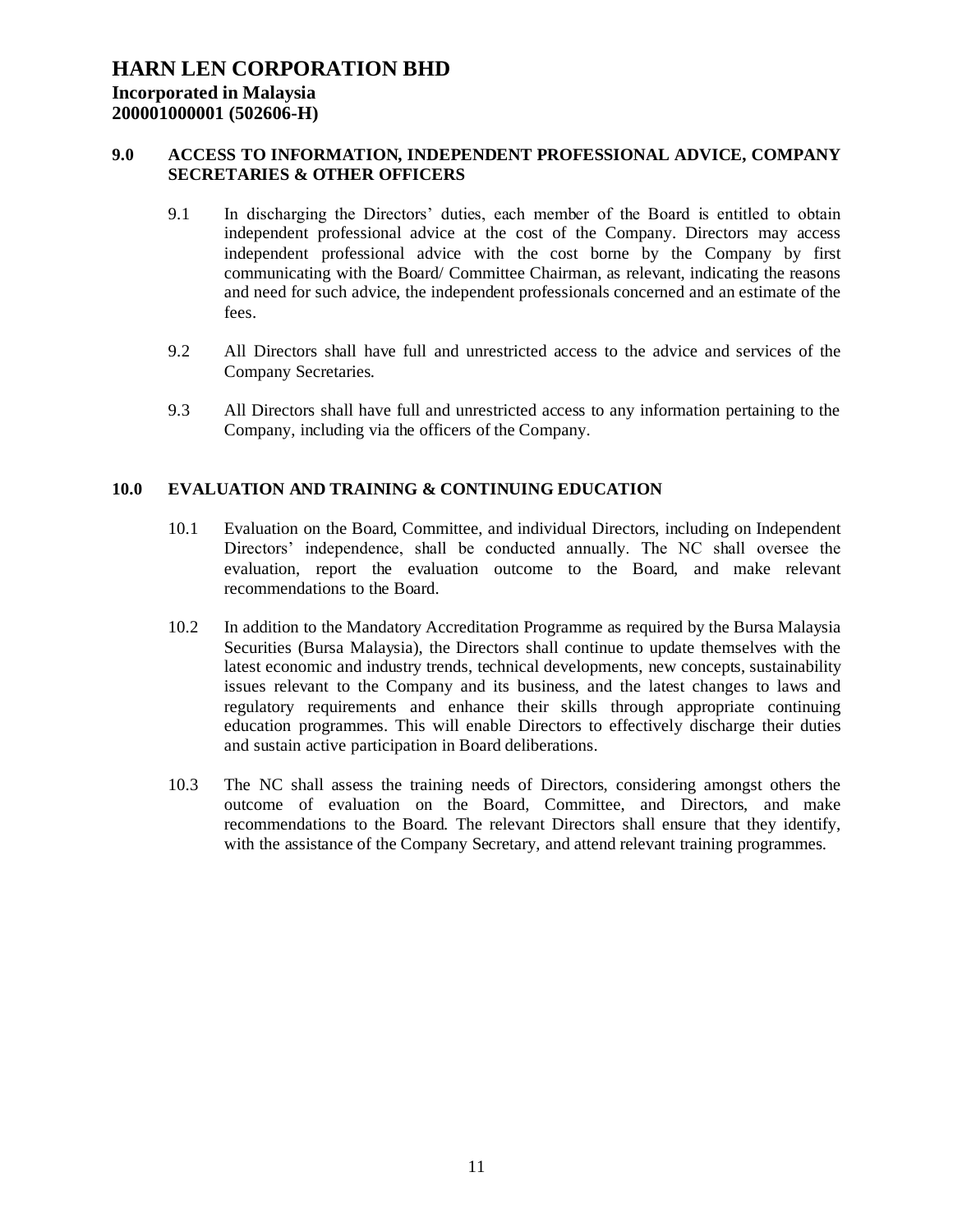#### **11.0 INVESTOR RELATION & SHAREHOLDERS COMMUNICATION**

- 11.1 The Board acknowledges the need for shareholders to be kept informed of all material business matters affecting the Company. Timely announcements and disclosures made to the Bursa Malaysia Securities Berhad, which includes quarterly financial results, material contract, changes in the composition of the Group and any other material information that may affect investors' decision making. Information on the latest corporate developments affecting the Company is disseminated promptly via public announcements. These announcements are also posted on the Company's website using Bursa Link. In this regard, the Board ensures pertinent corporate communication complies with the relevant laws and regulations and guided by the Group's Corporate Disclosure Policies and Procedures.
- 11.2 The Company's website is harnlen.com.my. Shareholders may also direct their queries to the Company via its email at [general@harnlen.com.my.](mailto:general@harnlen.com.my)
- 11.3 The general meeting is an important means of communication with shareholders, and it provides opportunity for the shareholders to meet the Board, the External Auditors, the Company Secretaries as well as some of the Company's key management officers.
- 11.4 If general meetings are held online, whether fully online or hybrid, the online general meetings shall, as much as possible, enable shareholders to engage at a level similar to participating in a physical general meeting, including ensuring questions posed by shareholders to be made visible to all meeting participants during the meeting. The Board shall ensure relevant infrastructure is put in place to support this and that pertinent cybersecurity practices are put in place.
- 11.5 The chairman of the general meeting shall ensure that the general meeting supports meaningful engagement between the Board, Senior Management, and shareholders. General meetings shall include robust discussion on, amongst others, relevant company strategies and financial and non-financial information. Ample opportunities and time shall be provided for the shareholders to speak and participate in the question-and-answer session at the AGM.
- 11.6 All Directors shall attend general meetings. The Chairman and the Chairman of the Audit, Nominating, Remuneration, Risk Management and other committees shall provide meaningful response to questions addressed to them.
- 11.7 The notice of Annual General Meetings ("AGMs") shall be sent out to shareholders at least 28 days before the date of the AGM.
- 11.8 Minutes of general meetings shall be circulated to shareholders or published on the Company's website no later than 30 business days after the general meeting.

### **12.0 REVIEW OF BOARD CHARTER**

12.1 The Board Charter will be periodically reviewed.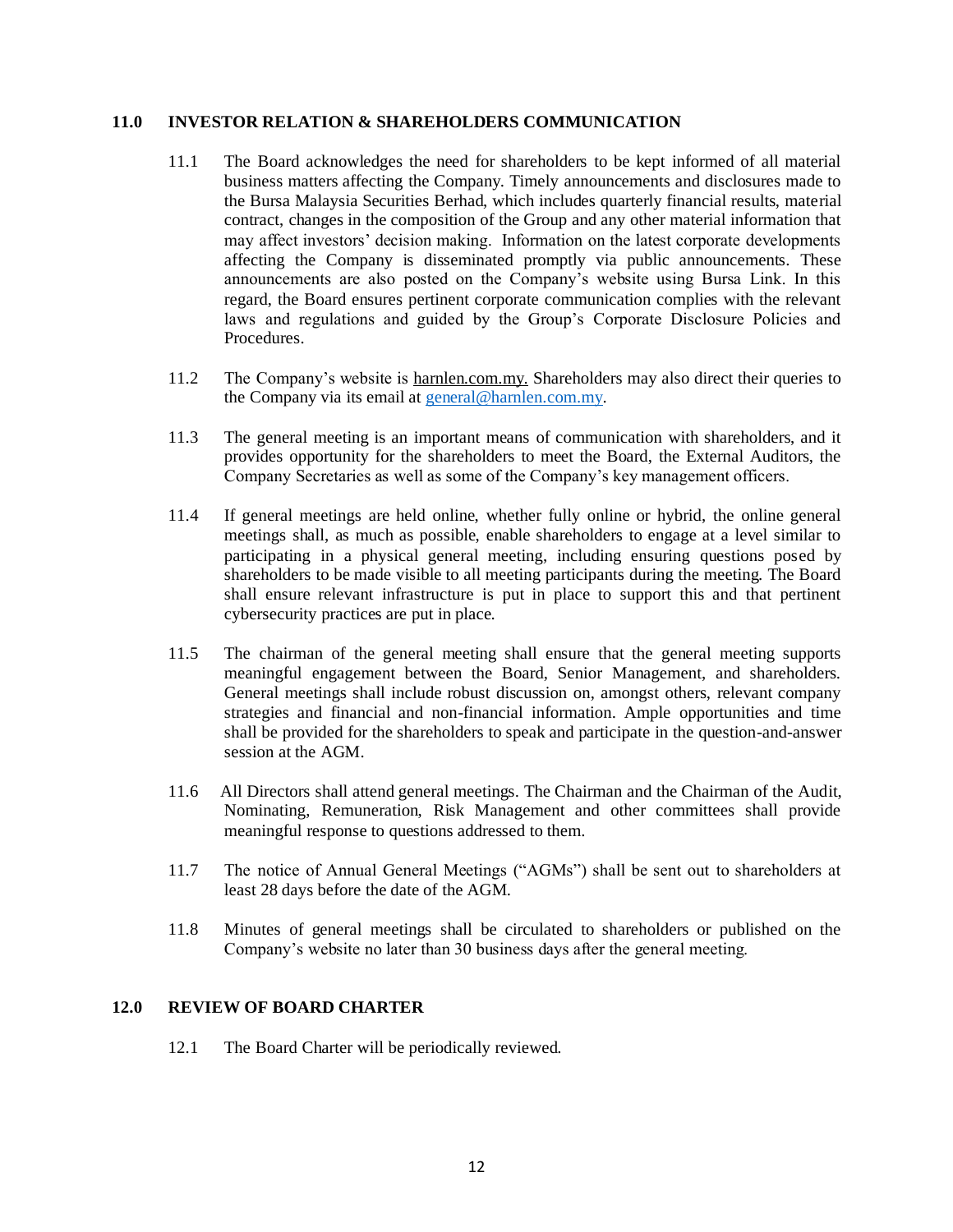12.2 This Board Charter will be updated in accordance with the needs of the Company and any new regulations that may have an impact on the discharge of the Board's responsibilities.

**This revised Board Charter incorporating the Code of Ethics of the Directors was first approved in 2013 by the Board of Directors and revised on 25 February, 2016, 26 February, 2018, 27 February, 2020, 20 April, 2021 and 28 February, 2022.**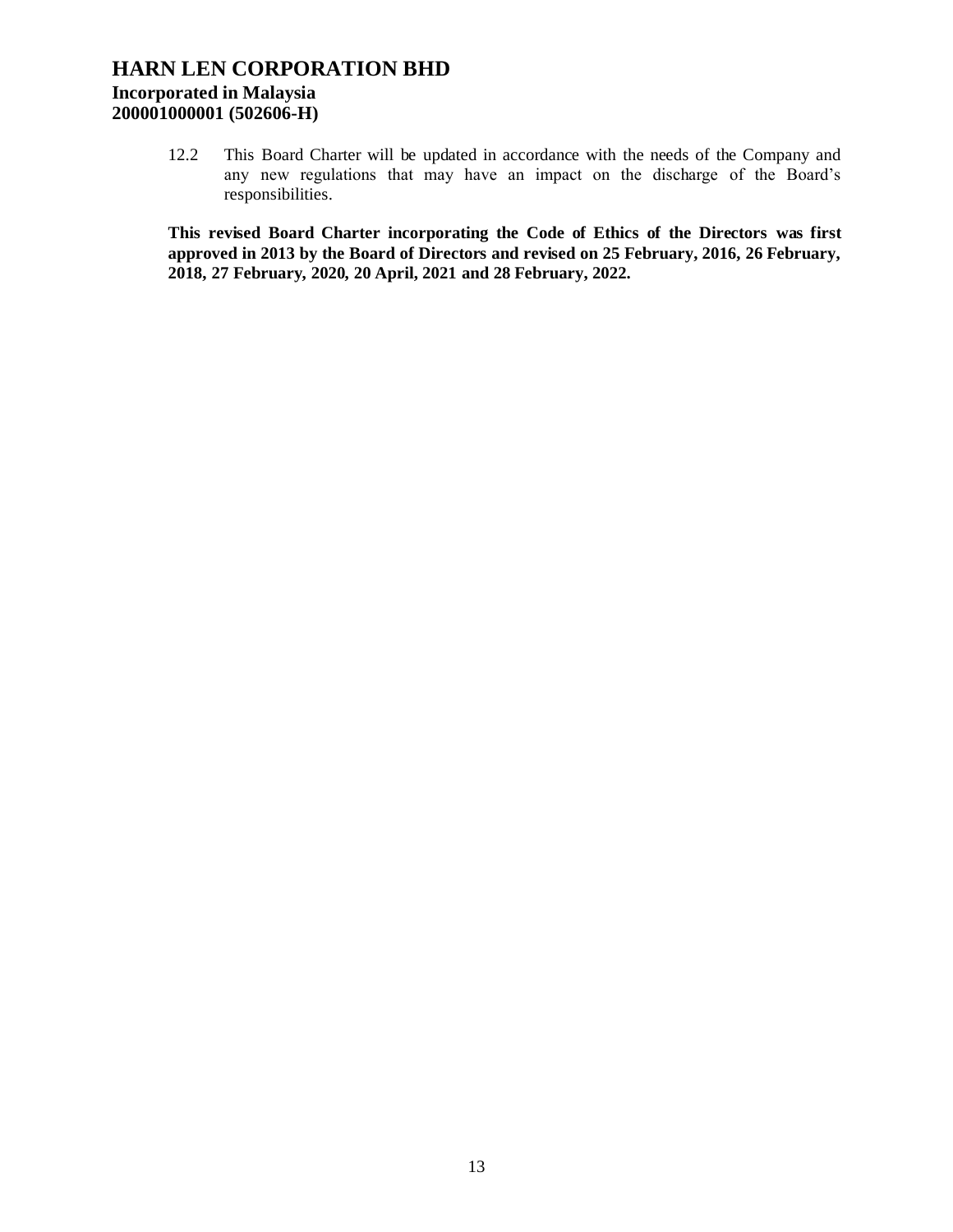**Incorporated in Malaysia 200001000001 (502606-H)**

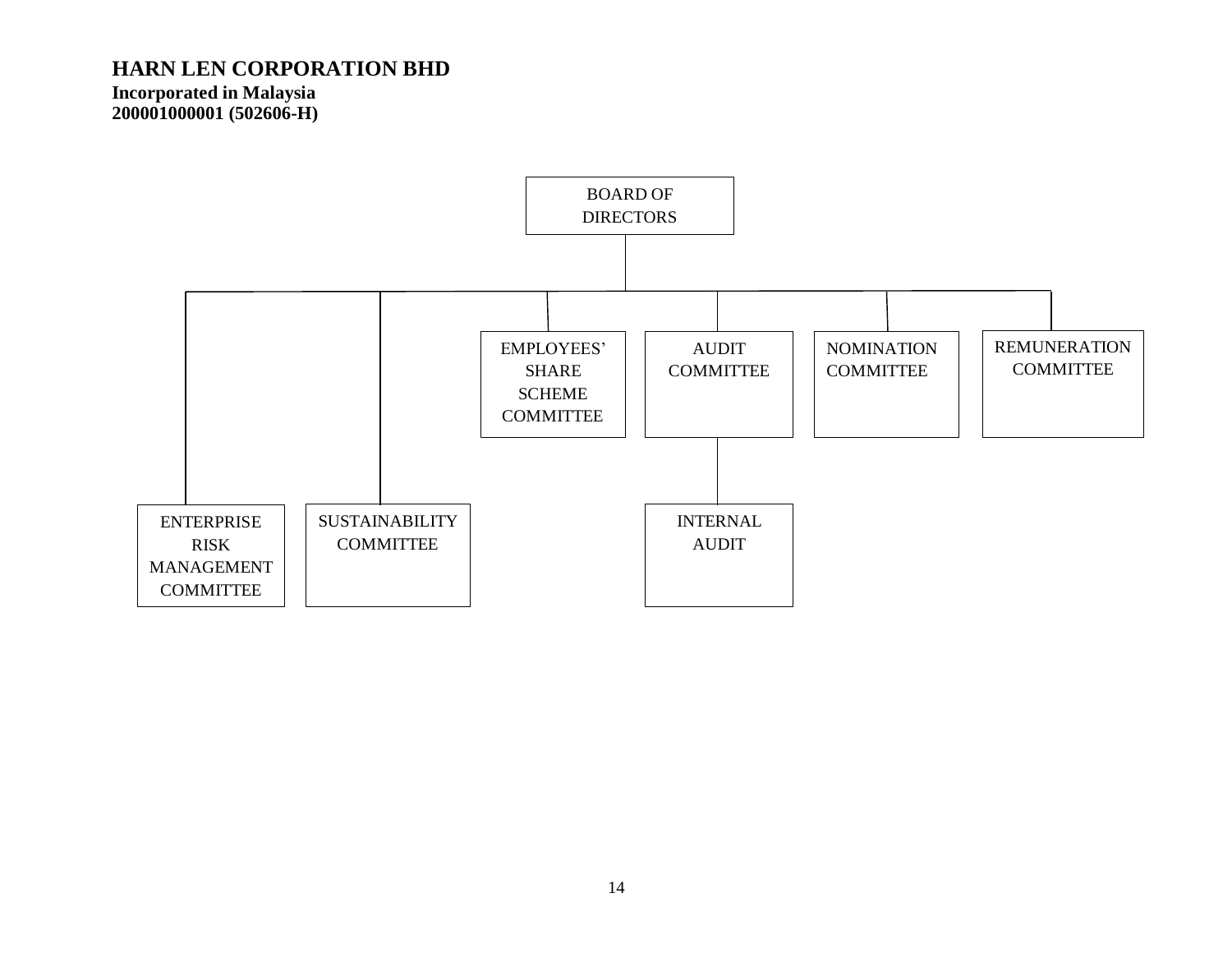## **Incorporated in Malaysia 200001000001 (502606-H)**

## **Appendix II – Group Code of Ethics and Conduct for Directors ("Code")**

### **1. SCOPE**

This Code shall apply to all Directors of the Group (i.e., directors of HLCB and its subsidiaries) in all their activities directly or indirectly associated with the Group.

"Director" means a director of a company in accordance with the Companies Act 2016 and includes the chief executive and chief financial officer or equivalent

## **2. ETHICS AND CONDUCT OF DIRECTORS**

- 2.1 Directors shall comply with, amongst others, the following:
	- 2.1.1 applicable laws and regulations including the Companies Act 2016, Capital Markets and Services Act 2007, the Main Market Listing Requirements of Bursa Malaysia Securities Berhad, and guidelines issued by the Securities Commission for capital market entities including the Guidelines on Conduct of Directors of Listed Corporations and their Subsidiaries; and
	- 2.1.2 charters, terms of reference, codes, policies, and procedures established by the Company or the Group – including the Board Charter, relevant Terms of Reference for the Board Committees and subsidiary boards, and the Group Code of Ethics.
- 2.2 Directors shall observe, comply, and instill a culture of high standards of corporate governance in the Group, including those considered in the Malaysian Code on Corporate Governance and other governance practices, demonstrating and driving ethical business and governance practices in the Group.
- 2.3 Directors shall ensure proper records and accounts are kept to enable the preparation of true and fair financial statements. Directors of HLCB subsidiaries shall ensure the respective subsidiaries provide HLCB with all information and records necessary to enable the preparation of the Group's consolidated financial statements in accordance with the approved accounting standards.
- 2.4 Directors of HLCB subsidiaries shall ensure the respective subsidiaries provide HLCB with any information requested by HLCB to enable the Board of Directors of HLCB to oversee the performance of subsidiaries effectively, including assessing non-financial performance of the Group.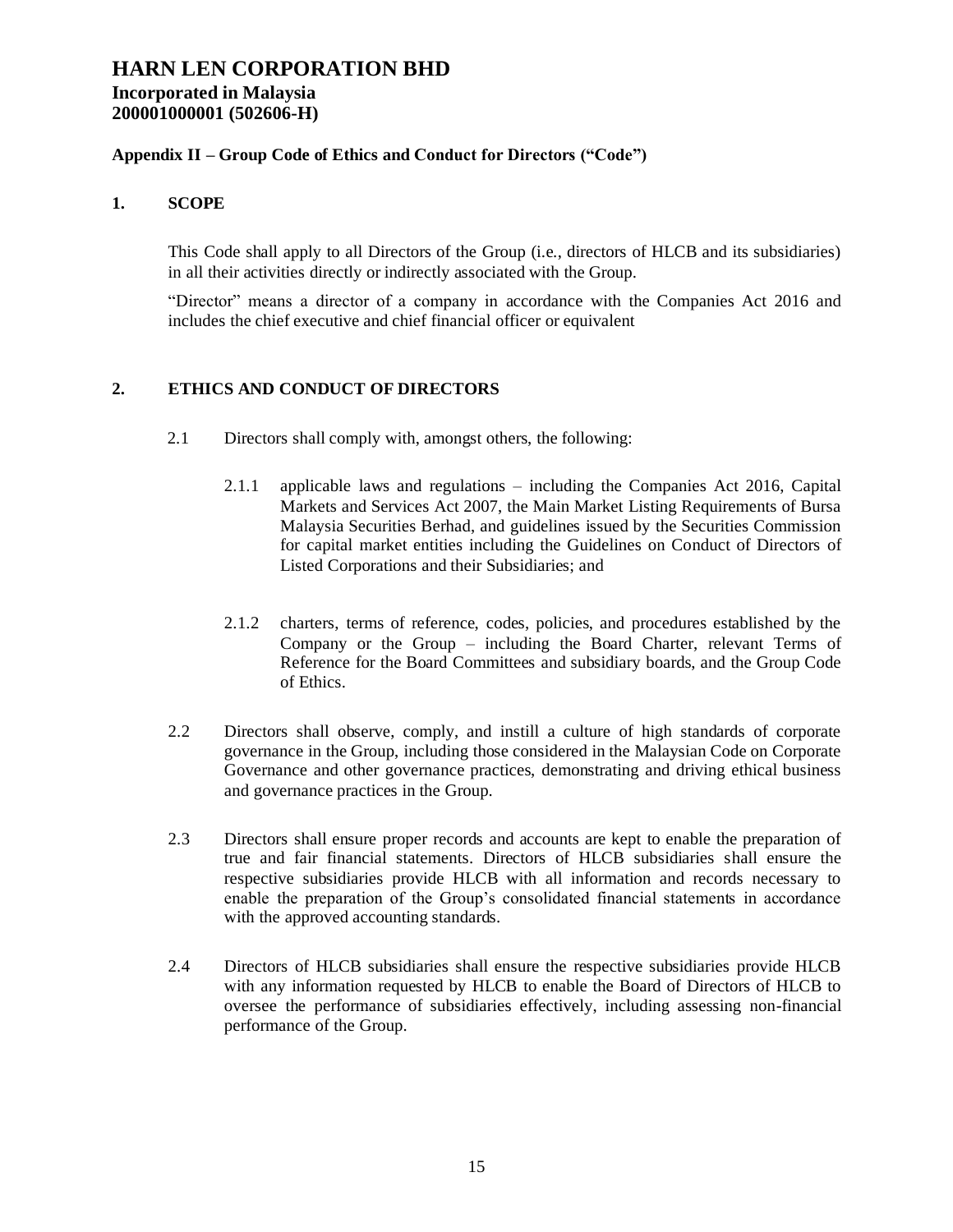- 2.5 In carrying out their duties and responsibilities, Directors shall observe, amongst others, the following:
	- 2.5.1 having a sound understanding of the Group's business, including the objectives, capabilities, and capacity of the Group;
	- 2.5.2 being aware of the interest of stakeholders, including shareholders, employees, customers, creditors, and the community or the environment impacted by the Group's operations;
	- 2.5.3 keeping themselves abreast of relevant developments to enable the effective discharge of their fiduciary duties and responsibilities;
	- 2.5.4 safeguarding the assets and resources of the company they serve as Directors;
	- 2.5.5 insisting on being kept informed on all significant matters pertaining to the company they serve as Directors;
	- 2.5.6 preparing adequately for meetings at their respective companies, contribute constructively to discussions and decision-making, and conduct due inquiry before making decisions;
	- 2.5.7 demonstrating the exercise of objective and independent judgement, be willing to openly oppose and express dissenting views if the vital interest of the company they serve as director is at stake, and ensure their decisions and basis for the decisions are made known and properly minuted;
	- 2.5.8 devoting sufficient time and effort to attend meetings and to effectively discharge their individual and collective responsibilities, including at the Board and Board Committee levels as well as in their position as Directors;
	- 2.5.9 limiting his/her professional commitment external to the Group, including directorships in companies, to a level at which he/she can best devote his/her time and effort to discharge his/her duties and responsibilities;
	- 2.5.10 avoiding conflict of interest situations with the Group; adhere to the Group's **Conflict of Interest Policies and Procedures**; and to declare any personal, professional, or business interest or arrangement which poses an actual, potential, or perceived conflict of interest with their responsibilities as directors; and
	- 2.5.11 abstaining from voting or deciding on matters in which he/she has material person interest;